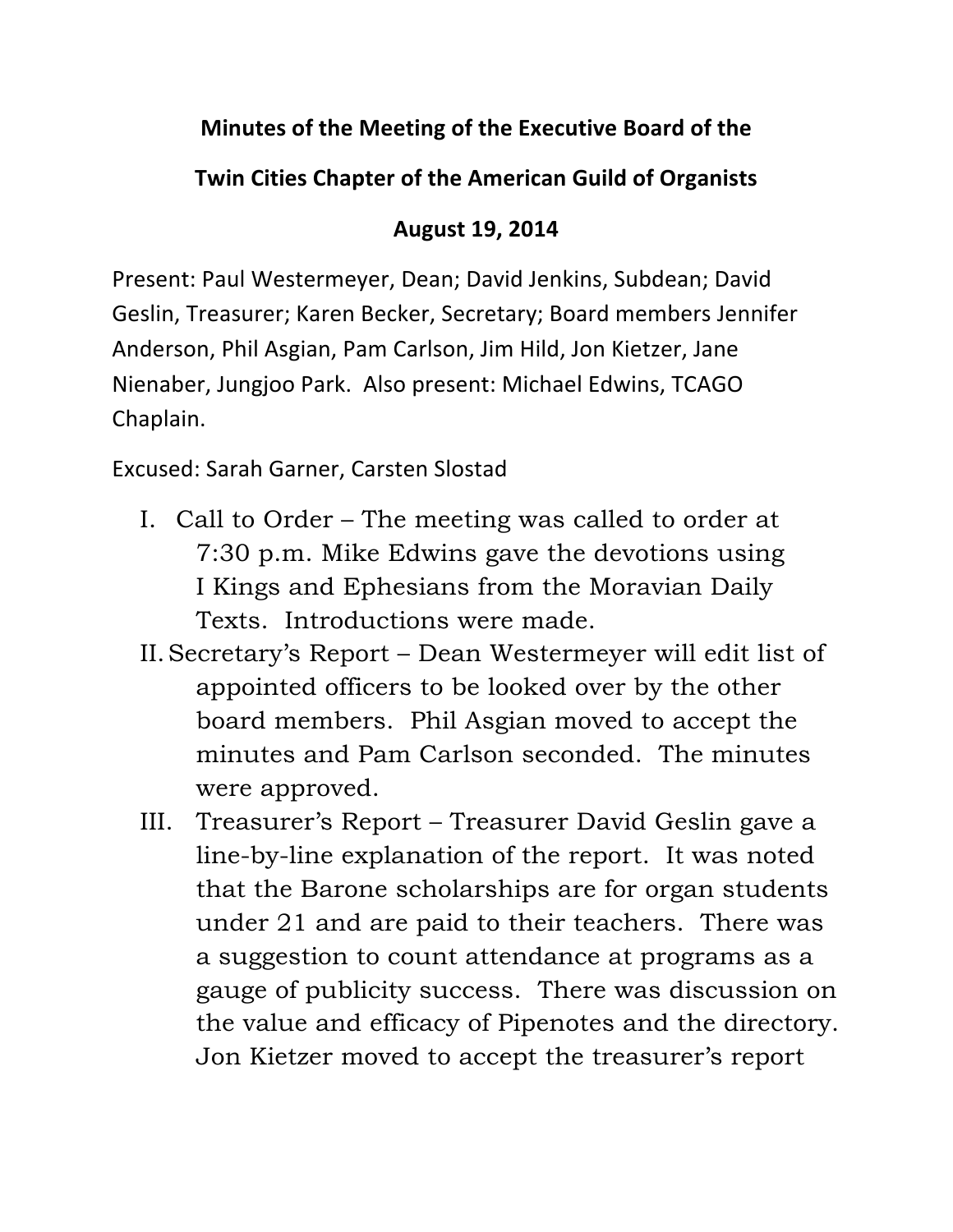and James Hild seconded. The treasurer's report was accepted.

- IV. Committee Reports
	- A.Program: Dean Westermeyer reported on the liturgy for the Sept. 21 event. He and Michael Edwins will decide details. The installation of officers will be at the dinner as in the past. This was approved by a voice vote. Two readers are needed for the liturgy, and Jim Hild will make inquiries and report to Dean Westermeyer. For future programs in professional development, David Jenkins invites suggestions be e-mailed to him.
	- B.Publicity: There was a suggestion that we need dedicated TCAGO e-mail, especially for publicity. The web site administrators will be asked to pursue this.
	- C.Registrar report: There are 283 active members, 67 lapsed members, and 16 new members. Several board members will call lapsed members to check if they would like to pay their dues and be reinstated as members. Sept. 15 is the deadline to be in the directory. There was general agreement to drop the zip code directory in the member directory.
	- D.Other reports: Regarding the role of TCAGO in Luther Seminary's former music program, Jon Kietzer and Dean Westermeyer will discuss possible ways to form a task force to revive the program as part of the M.Div. degree.